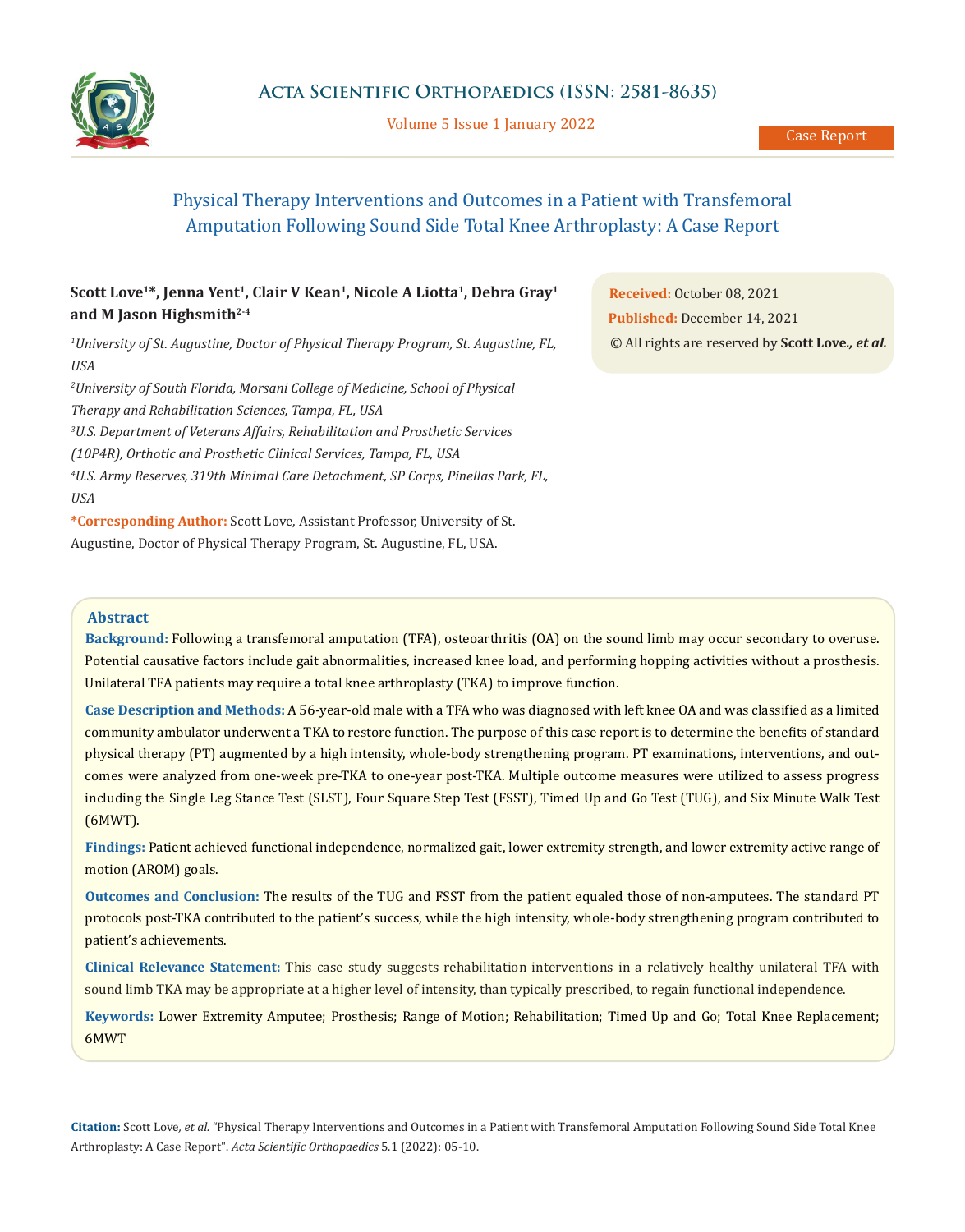### **Introduction**

In the United States, there are approximately 185,000 lower extremity amputations (LEA) performed each year with the healthcare costs associated with these amputations calculated to be over \$8.3 billion in 2009. Amputations may be performed on patients due to complications with diabetes, vascular disease, cancer, or infections, and may also occur for congenital or traumatic reasons [1]. Patients with LEA frequently experience secondary impairments of osteoarthritis (OA) in the sound limb, which can result in pain and decreased function. OA is a chronic and degenerative synovial joint condition, primarily affecting articular cartilage. In patients with unilateral LEA, it is important to recognize OA early on and assess if function could improve with surgical intervention as late-stage OA presentation commonly includes persistent pain which can lead to immobilization of the affected joint [1].

Abnormal gait patterns and joint mechanics as well as lack of prosthetic confidence, increase the risk for sound limb knee OA in patients with LEA [1]. Dynamic analysis of the gait pattern of patients with transfemoral amputation (TFA) demonstrated decreased gait speed, cadence, and stride length, and increased duration of sound limb stance phase  $[4]$ . New prosthetic technology has been developed to address unequal weight bearing through extremities in LEA to help prevent gait abnormalities which ultimately reduces the risk of developing knee OA in the sound limb [1]. However, it is important to note that not all TFA patients have access to advanced prosthetic technology. Additionally, rehabilitation access is often disparate, and courses of prosthetic care, rehabilitation, and outcomes are therefore highly variable [1].

This case presents functional improvements in a TFA patient with a sound limb TKA following standard physical therapy (PT) interventions supplemented by high intensity, whole body strength training.

### **Methods**

### **Informed consent**

Patient consent was obtained verbally for treatment and for personal and medical information to be utilized within retrospective study submitted to publication services.

### **Patient history**

The patient was a 56-year-old male with history of competitive power lifting and CrossFit® participation. He contracted necrotizing fasciitis in the right knee while treating an infected patient as a physical therapist. He underwent 15 limb salvage surgeries over 3 years; however, the infection returned, necessitating a TFA 5.08cm above the right knee joint. This ultimately caused an alteration in his gait pattern, contributing to development of left knee OA. Magnetic Resonance Imaging (MRI) and radiographs confirmed the diagnosis of advanced OA in the left knee joint (Figure 1A and 1B) and the patient was referred to PT. Pre-surgical PT interventions focused on symptom management and improving sound limb strength and range of motion; however, a TKA was agreed upon by physical therapist, patient, and orthopedic surgeon after approximately three years of unsuccessful conservative management.



**Figure 1**

#### **Range of motion and muscle testing**

Left knee active range of motion (AROM) and passive range of motion (PROM) were measured using a long arm goniometer for flexion and extension, following the Norkin and White method [5]. Manual muscle testing was performed by one physical therapist to determine strength using the Kendall method [6].

### **Performance based outcome measures**

Throughout the patient's rehabilitation, multiple outcome measures were utilized. The Single Leg Stance Test (SLST) was used to measure the patient's ability to stand on one leg unsupported without loss of balance. Those unable to perform the task for at least 5s are at increased risk for falls. The average value for this patient's age range (50 - 59y) in non-amputee males is 38.1s with eyes open

**Citation:** Scott Love*, et al.* "Physical Therapy Interventions and Outcomes in a Patient with Transfemoral Amputation Following Sound Side Total Knee Arthroplasty: A Case Report". *Acta Scientific Orthopaedics* 5.1 (2022): 05-10.

06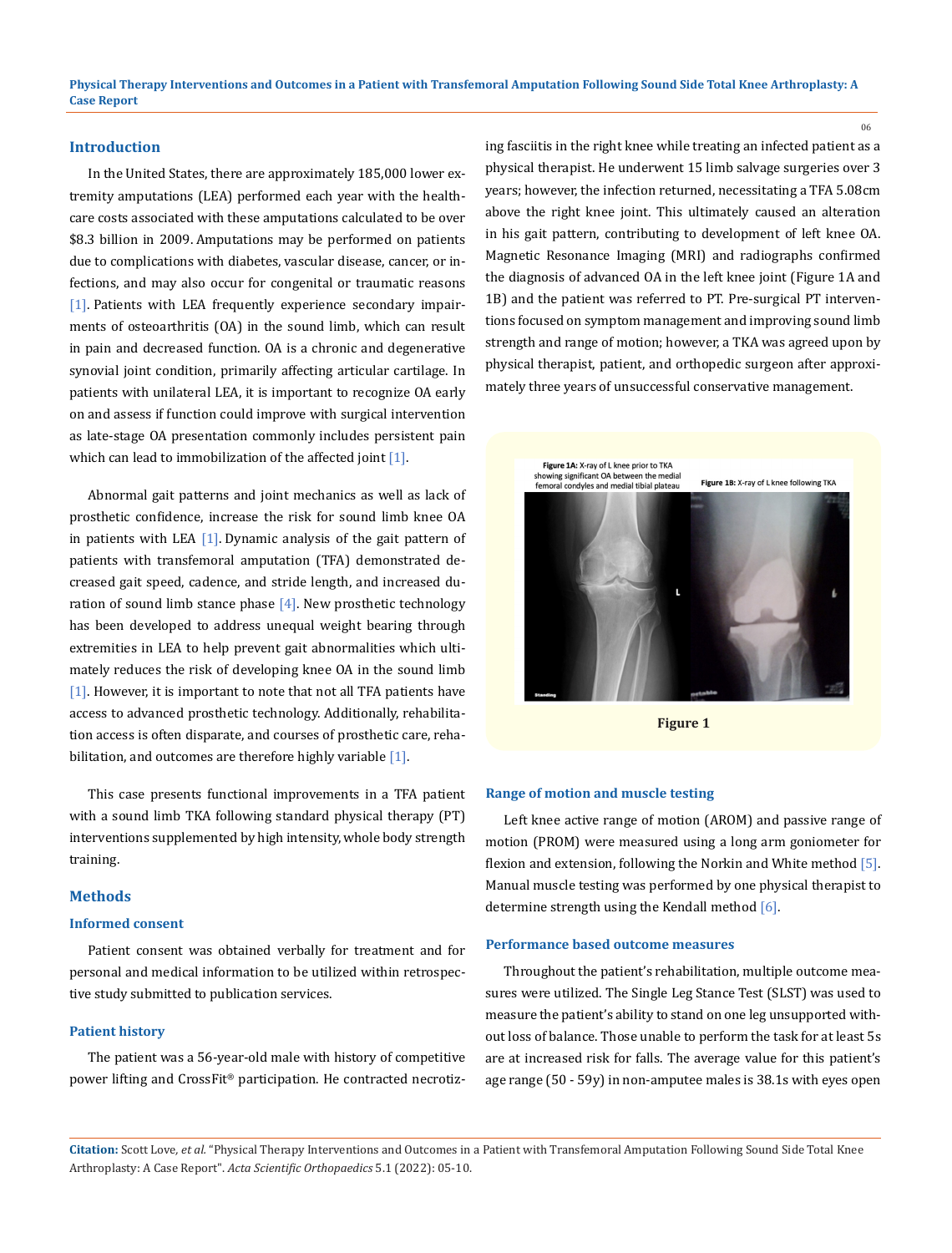[7]. The Timed Up and Go (TUG) test was used to assess the patient's fall risk by using dual task dynamic activity. A time greater than 19s for LEA indicates an increased risk for falls [7]. Dynamic balance was further measured by assessing the patient's ability to step over a one-inch object in different directions using the Four-Square Step Test (FSST). A time of greater than 7.49s indicates an increased risk for falls for healthy adults aged 50 to 65  $[8]$ . Lastly, the 6 Minute Walk Test (6MWT) was used to assess sub-maximal aerobic capacity and endurance by measuring distance walked in 6 minutes. The average distance for a TFA measured to be 343m  $\pm$  82 [9]. All four outcome measures are proven to be reliable and valid [7,8].

### **Goals**

Patient goals included decreasing left knee pain and swelling, improving lower extremity muscle strength and AROM, improving independence with activities of daily living (ADL), normalizing gait, regaining the ability to run 1.56 m/s (1.61km) on the treadmill for 20 minutes with minimal upper extremity support, maneuvering a single flight of stairs with single hand held assist, ambulating 30.48m on uneven surfaces while carrying 11.34 kg, and completing a 5k with walking sticks in under 60 minutes.

### **Intervention**

The patient attended PT two times per week for 33 weeks to improve function.The plan of care began with education which included a home exercise program (HEP), explanation of exercises, and timeline of pre and post-operative interventions. Patient PT included stretching, strengthening, joint mobilization, and gait training interventions [1]. Electrotherapeutic modalities were also utilized to reduce pain and swelling [10].

Weeks 1 - 8 PT interventions focused on standard post-TKA treatment. This included soft tissue massage, scar tissue mobilization and instrument assisted soft tissue mobilization (IASTM®). Passive manual and active assisted stretching were implemented to improve patient left knee A/PROM. To improve strength, left lower extremity therapeutic exercises were implemented [11]. Pain, edema and effusion management included cryotherapy and interferential electric stimulation.

Weeks 9 - 17 PT interventions focused on core and advanced lower extremity strengthening. This included therapeutic exercises such as planks, shuttle walks with elastic band resistance, bridges, step ups, static standing on a half Bosu® ball, and side stepping in both directions with and without a handrail. Gait and balance impairments were addressed using single leg stance, tandem stance, dynamic tandem walking, walking on a treadmill with upper extremity support, step overs, and walking on uneven surfaces.

Weeks 18 - 33 PT interventions included outdoor obstacle course activities. These sessions included commando crawling a distance of 9.14m, flipping industrial tires and telephone poles for 30.48m each, walking on a 4.57m slack line with arm support, scaling a 2.44m wall, navigating a 4.57m balance beam with no upper extremity assistance, dragging a 22.68 kg cement ball in increments of 60.96m. Sessions began with one repetition of each activity and progressed to five repetitions. Standard PT interventions were continued as needed to address acute pain and edema in the left knee. After week 33 the patient began independent obstacle course training for 20 weeks with a physical therapist colleague. This occurred two times per week, with five components of the obstacle course performed per session.

#### **Results**

### **Examination and systems review**

At initial evaluation pre-TKA, the patient complained of pain and decreased performance of ADLs. Using a numerical pain scale, the patient reported 7/10 left knee pain at rest with 10/10 left knee pain with increased physical activity. The patient ambulated without an assistive device and with a right lower extremity prosthesis, a Genium microprocessor knee (Ottobock. Duderstadt, Germany). The patient was initially classified as a limited community ambulator with potential for increased gait function. He demonstrated antalgic gait and hip hiking to clear the prosthesis in swing phase. One-year post-TKA, the patient progressed to unlimited community ambulation with normalized gait and lacked notable deviations. Impairments resulted from right TFA and left TKA. Post TKA surgery, the patient attended 33 weeks of supervised PT.

#### **Range of motion and muscle testing**

Recorded in table 1, pre-TKA measurements of left knee A/ PROM showed limited flexion (105°/111°) and extension (-19°/- 15°). Post-TKA measurements one month post-op revealed improvements in A/PROM of left knee flexion (114°/115°) and extension (-3°/0°). A/PROM of left knee flexion and extension continued

**Citation:** Scott Love*, et al.* "Physical Therapy Interventions and Outcomes in a Patient with Transfemoral Amputation Following Sound Side Total Knee Arthroplasty: A Case Report". *Acta Scientific Orthopaedics* 5.1 (2022): 05-10.

07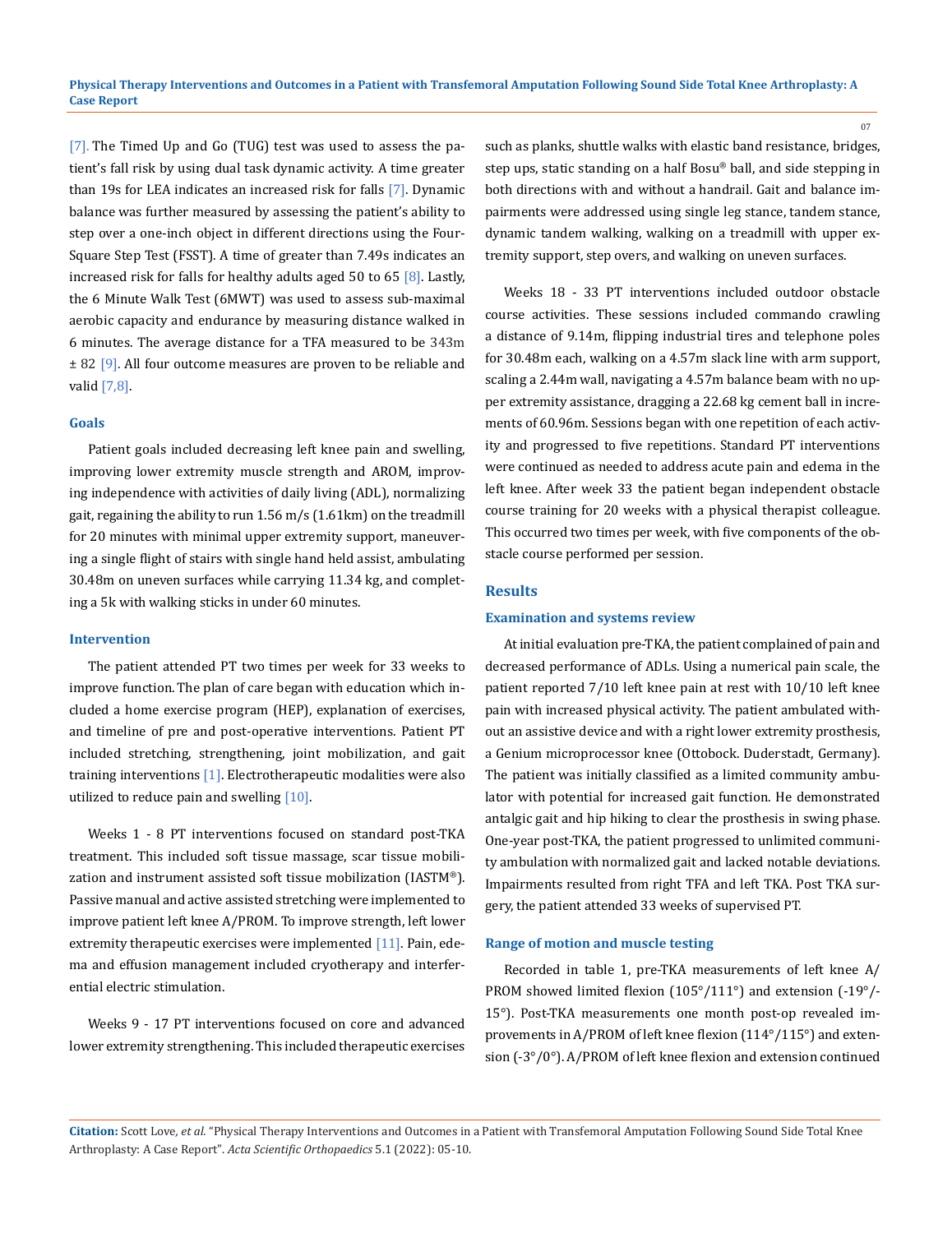to improve at plateaued at 123°/129° and 1°/2°. When assessing lower extremity muscle strength pre-TKA, manual muscle testing recorded the left gastrocnemius and anterior tibialis at 5/5 strength, however, strength deficits were noted in the left posterior tibialis, peroneals, gluteus maximus, medius, and minimus, hamstrings, and quadriceps. Post-TKA scoring revealed maintenance of left gastrocnemius and anterior tibialis at 5/5 strength and improvements in left posterior tibialis, peroneals, gluteus maximus, medius, and minimus, hamstrings, and quadriceps strength.

08

| <b>Follow</b><br>$\mathbf{u} \mathbf{p}$<br>Period | <b>Knee A/PROM</b>                    |                          | <b>Manual Muscle Test</b> |                   |                |                                               |      |      |      |                                                         |      |                |                   |  |
|----------------------------------------------------|---------------------------------------|--------------------------|---------------------------|-------------------|----------------|-----------------------------------------------|------|------|------|---------------------------------------------------------|------|----------------|-------------------|--|
|                                                    |                                       | <b>Flexion Extension</b> |                           | Tibialis Tibialis |                | RosteriorAnteriorReronealsGastrocnemiusSoleus |      |      |      | Gluteus Gluteus Gluteus Psoas<br>Medius Minimus Maximus |      | Ham<br>strings | <b>Quadriceps</b> |  |
| $1$ wk<br>Pre-op                                   | $ 105^{\circ}/111^{\circ} $ -19°/-15° |                          | $4+$                      | 5                 | $\overline{4}$ | 5                                             | $4+$ | 3    | 3    | 4                                                       | $4+$ | $4-$           | 4                 |  |
| $ 1 \text{ mo} $<br>Post-op                        | 114°/115°                             | $-3^{\circ}/0^{\circ}$   | 4                         | 5                 | 5              | $\overline{5}$                                | 5    | $4-$ | $4-$ | $4-$                                                    | 4-   | 4-             | 5                 |  |
| $3 \text{ mos}$<br>Post-op                         | 126°/131°                             | $1^{\circ}/3^{\circ}$    | 5                         | 5                 | 5              | $\overline{5}$                                | 5    | $4-$ | $4-$ | 5                                                       | 4    | 4              | 5                 |  |
| $6 \text{ mos}$<br>Post-op                         | 126°/131°                             | $1^{\circ}/1^{\circ}$    | 5                         | 5                 | 5              | 5                                             | 5    | 4    | $4+$ | 5                                                       | 5    | 4              | 4                 |  |
| $1$ year<br> Post-op                               | 123°/129°                             | $1^{\circ}/2^{\circ}$    | $4+$                      | 5                 | 5              | 5                                             | 5    | $4+$ | 4    | 5                                                       | 5    | $4+$           | 5                 |  |

**Table 1:** Left Lower Extremity Measurements Taken at Each Follow Up Period.

### **Performance based outcome measures**

Comparative values for the SLST, TUG, FSST, and 6MWT from one week pre-operatively to one-year post-operatively are recorded in table 2, figure 2 and figure 3. Initial performance-based outcome measures revealed decreased static and dynamic balance, mobility, and general endurance. One month post-op, the patient exhibited further declines balance, mobility, and general endurance as evident by declines in the SLST (right and left, 2.0s), TUG test (11.5s), and 6MWT (318.20m). However, the patient did demonstrate an improvement in the FSST from 8.09 to 7.27 seconds. Throughout the post-op follow up period with regular participation in PT, the patient continued to demonstrate improvements in balance, mobility, and general endurance as evident by increases in the SLST (right 7.7s, left 35.3s), TUG (6.8s), FSST (6.05s), and 6MWT (525.10m).

#### **Goals**

Upon discharge, patient was compliant with HEP and reached 100% of his goals. Most notable being the completion of a 5k race (with walking sticks) in 52 minutes.

|                         | <b>SLST</b> |           |  |  |  |  |  |
|-------------------------|-------------|-----------|--|--|--|--|--|
| <b>Follow up Period</b> | L           | R         |  |  |  |  |  |
| 1 wk Pre-op             | 11.7(4.93)  | 2.0(0.00) |  |  |  |  |  |
| 1 mo Post-op            | 2.0(0.00)   | 2.0(0.00) |  |  |  |  |  |
| 3 mos Post-op           | 28.7(2.31)  | 2.0(0.00) |  |  |  |  |  |
| 6 mos Post-op           | 29.7(0.58)  | 5.3(0.06) |  |  |  |  |  |
| 1 year Post-op          | 35.3(1.15)  | 7.7(0.58) |  |  |  |  |  |

**Table 2**: Progression on the SLST. Three trials of each leg were assessed at each follow up session. Values are mean (std dev) of the three trials and are reported in seconds.



**Figure 2:** Progression on the TUG and FSST. Three trials of each outcome were assessed at each follow up period. Values are depicted as mean (std dev).

**Citation:** Scott Love*, et al.* "Physical Therapy Interventions and Outcomes in a Patient with Transfemoral Amputation Following Sound Side Total Knee Arthroplasty: A Case Report". *Acta Scientific Orthopaedics* 5.1 (2022): 05-10.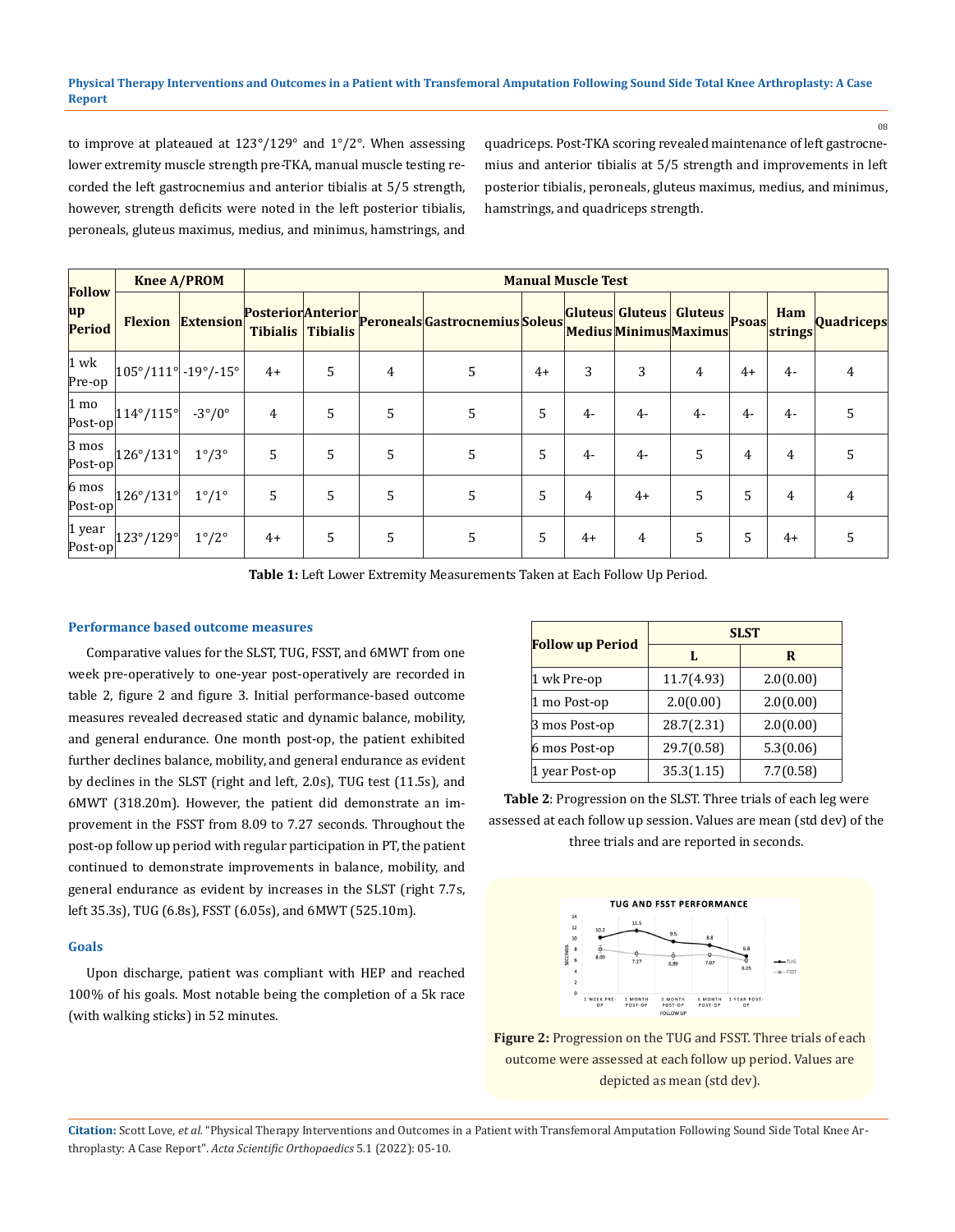

**Figure 3:** Progression on the 6MWT. One trial was completed at each follow up period.

### **Discussion**

Patients with unilateral LEA are at increased risk for sound limb knee OA, which leads to pain and decreased function [1]. In this case study, pain in the sound limb pre-TKA resulted in decreased performance-based test measurements and outcome measures. There is currently a dearth of evidence demonstrating the course of rehabilitation and associated functional improvements in TFA patients post-TKA.

#### **Range of motion and muscle testing**

The American Academy of Orthopaedic Surgeons (AAOS) determined the normative range of motion for knee flexion and extension to be  $135^\circ$  and  $10^\circ$  respectively [5]. One year post-TKA, the patient achieved increased AROM and PROM for both knee flexion (126 $\degree$ /129 $\degree$ ) and extension (1 $\degree$ /1 $\degree$ ). Although the patient did not meet the normative average of knee AROM in adults, he did achieve active knee flexion between the necessary range of 100 - 120° required for running and gained the full knee extension required for normalized gait [11]. With TFA patients, hip muscle strength is a strong predictor of gait speed and dysfunction  $[1]$ . The patient's overall improvements in hip strength, specifically gluteus medius and minimus, likely contributed to a more normalized gait pattern. Hip extensor strength is the strongest predictor of prosthetic walking speed and likely attributed to increased scores on performancebased outcome measures, specifically the TUG and 6MWT. Strong hip abductors allow for proper lateral weight shift and normalized step length during gait [1].

### **Performance based outcome measures**

The patient's initial SLST score on the right lower extremity was 2s, which could be due to lack of ankle and hip strategies on the prosthetic limb and is indicative for risk of falls. The patient was unable to achieve scores equivalent to 38.1s however, both sides achieved increased time on the SLST (right 7.7s, left 35.3s). Therefore, the risk of a fall may still be a factor; however, balance improved [7].

The mean TUG score of community dwelling adults 60 - 69 years old is eight seconds, with a score of greater than 19s indicating fall risk  $[1,7]$ . The patient was able to decrease his TUG score to 6.8s demonstrating a reduced risk of falls secondary to improvements in mobility and balance. In addition, he decreased his FSST score to 6.05s which is less than that of those 50 - 65 years old (7.49s), indicating he is not a fall risk  $[8]$ . Notably high intensity, versatile whole-body strength training paired with standard post-TKA PT likely contributed to this patient's ability to achieve functional levels of an age and gender matched non-amputee on the TUG and FSST. New research demonstrates that patients performing the FSST while wearing a Genium microprocessor knee (12.00s) performed better than standard grade microprocessor knees (C-Leg, 12.26s) [13].

Initially when completed, the patient completed 383.5m in the 6MWT, which is below the normative distance (572m) for males without amputations of similar age, weight, and height [7]. However, it has been found that patients with TFA are reportedly 43% slower than their healthy peers. Although the patient ambulated at a lesser distance, he did achieve an average gait speed (87.5 m/ min) faster than is average for healthy adults ( $83\text{m/min}$ ). $^{\text{1}}$  One year post-TKA, he increased distance walked (525.1m); however, he was still 108.0m short of the distance achieved by his non-amputee peers.

#### **Goals**

The patient's compliance with HEP and PT were expected to be above normal due to his occupation and likely contributed to suc-

**Citation:** Scott Love*, et al.* "Physical Therapy Interventions and Outcomes in a Patient with Transfemoral Amputation Following Sound Side Total Knee Arthroplasty: A Case Report". *Acta Scientific Orthopaedics* 5.1 (2022): 05-10.

09